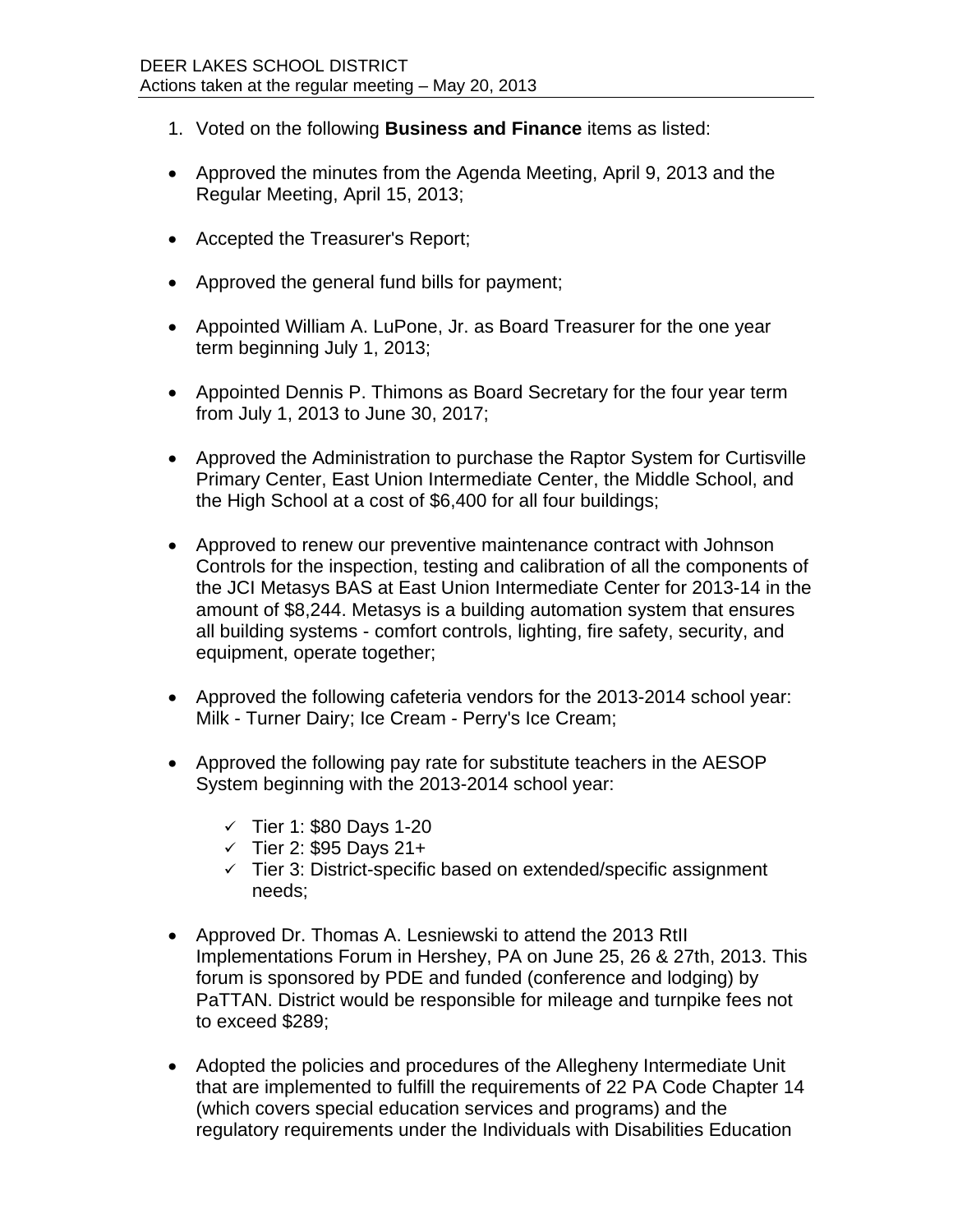Act - Part B which includes the administrative and fiscal guidelines in utilizing this federal funding;

- Approved the contracts with the Allegheny Intermediate Unit to service the Deer Lakes Title I students at St. Mary's Glenshaw and Mary Queen of the Apostles Schools;
- Approved a contract with Pediatric Therapy Specialists, Inc. to provide occupational therapy for the 2013-2014 school year at a cost of \$60.00 per hour. Services to be paid from ACCESS funds;
- Approved the A. W. Beattie Career Center Budget for the 2013-2014 school year in the amount of \$8,144,940. The District's portion of the budget is estimated to be \$562,796;
- Vote on a motion for HHSDR Architects to prepare documents and specifications suitable for bidding to secure the entry vestibules for Curtisville Primary Center, East Union Intermediate Center, and the Middle School at a cost not to exceed \$9,000 as per the original agreement dated January 15, 2013 - **FAILED**;
- Vote on a motion for the Administration to solicit bids prepared by HHSDR Architects - **FAILED**;
- Approved the following breakfast and lunch prices for the 2013-2014 school year: Breakfast, \$1.25 (K-12); Elementary Lunch, \$2.10; Secondary Lunch, \$2.35, per USDA paid lunch equity law;
- Approved the 2013-2014 cafeteria budget with a deficit of \$56,632;
- Approved the 2013-2014 proposed final revenue and expenditure budget for the school year in the amount of \$32,145,175 and \$32,355,755, respectively. This is an expenditure increase of \$958,875 more than the 2012-2013 budget of \$31,396,880. Local revenue for this budget will be provided by a real estate tax of 22.39 mills, (which includes a 1.7% increase over the revenue neutral calculation of 22.02 mills,) one-half of 1% earned income tax, one-half of 1% real estate transfer tax, and \$5.00 local services tax and reenact per capita tax (\$5.00 per person, per legislation) under both Section 679 and Act 511 of the Public School Code and Local Tax Enabling Act, respectively.
- 2. Voted on the following **Education** items as listed:
- **Eliminated the French/Spanish Exploratory Course for Grade 7;**
- Approved to purchase the Pearson My World Social Studies, Grade 3, 2013 edition as the textbook for third grade social studies. One time cost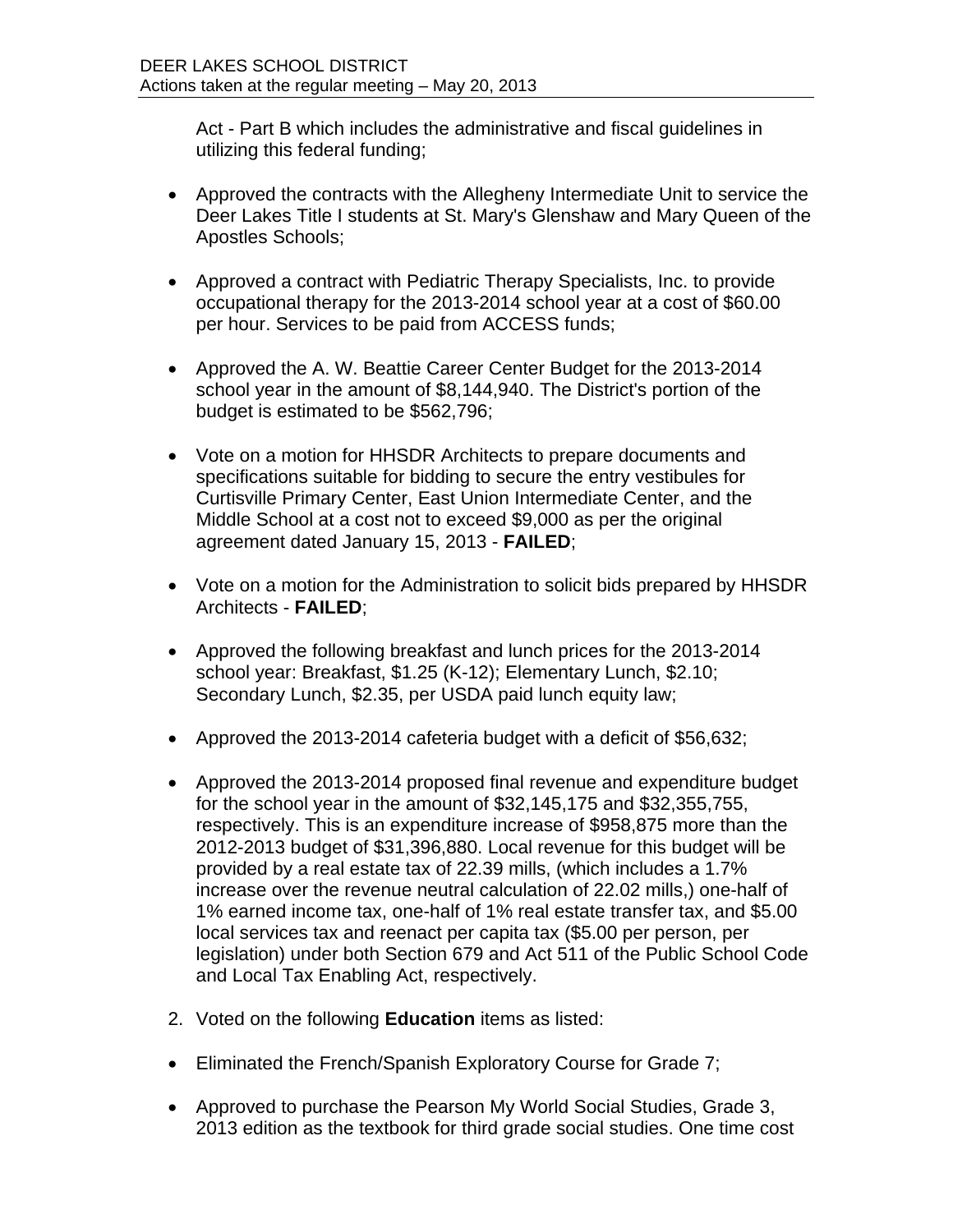for 150 copies is \$8,095.50. This includes teacher's editions, Digital Access, and Activity Card Bundle. This is a consumable book that has a onetime charge and will ship for seven years at the same quantity. (Additional 8% for shipping;)

- Approved to purchase the Glencoe Health 2011 as the textbook for seventh and eighth grade Health. One time cost for 80 copies is \$6,506.27. This includes teachers editions, teacher classroom resources, TeacherWorks Plus DVD, ExamView Assessment Suite CD-ROM, Health eSpotlight Video Series for Glencoe Health (DVD), and a PowerPoint DVD;
- Approved the Mission Vision Program for 2014 to take place on January 14, 2014 instead of March 25, 2014 as previously approved at the March 18, 2013 Board Meeting;
- Approved August 26 and 27, 2013 as Act 80 Days for Kindergarten;
- Approved an affiliation agreement between Deer Lakes School District and Clarion University of PA for the purpose of placing student teachers in our school district as part of their Education Program;
- Approved Homebound Instruction for a 5th grade student for the remainder of the 2012-13 school year;
- Approved the Independent Study requests as presented.
- 3. Voted on the following **Policies** as presented:
- Voted to **TABLE** a first reading of Policy No. 005 (Board) Organization;
- Approved a first reading of the following revised policies:
	- $\checkmark$  Policy No. 109 Resource Materials
	- $\checkmark$  Policy No. 211 Student Accident Insurance
- Approved suspending the requirement in Policy No. 003 requiring two readings of a proposed policy change to Policy No. 810 - Transportation, due to emergency need to be in position to give sufficient advanced notice to parents;
- Vote to approve revised Policy No. 810 Transportation **FAILED;**
- Approved a second reading of Policy No. 226 Searches;
- Approved a second reading of Policy No. 236 Student Assistance Program.